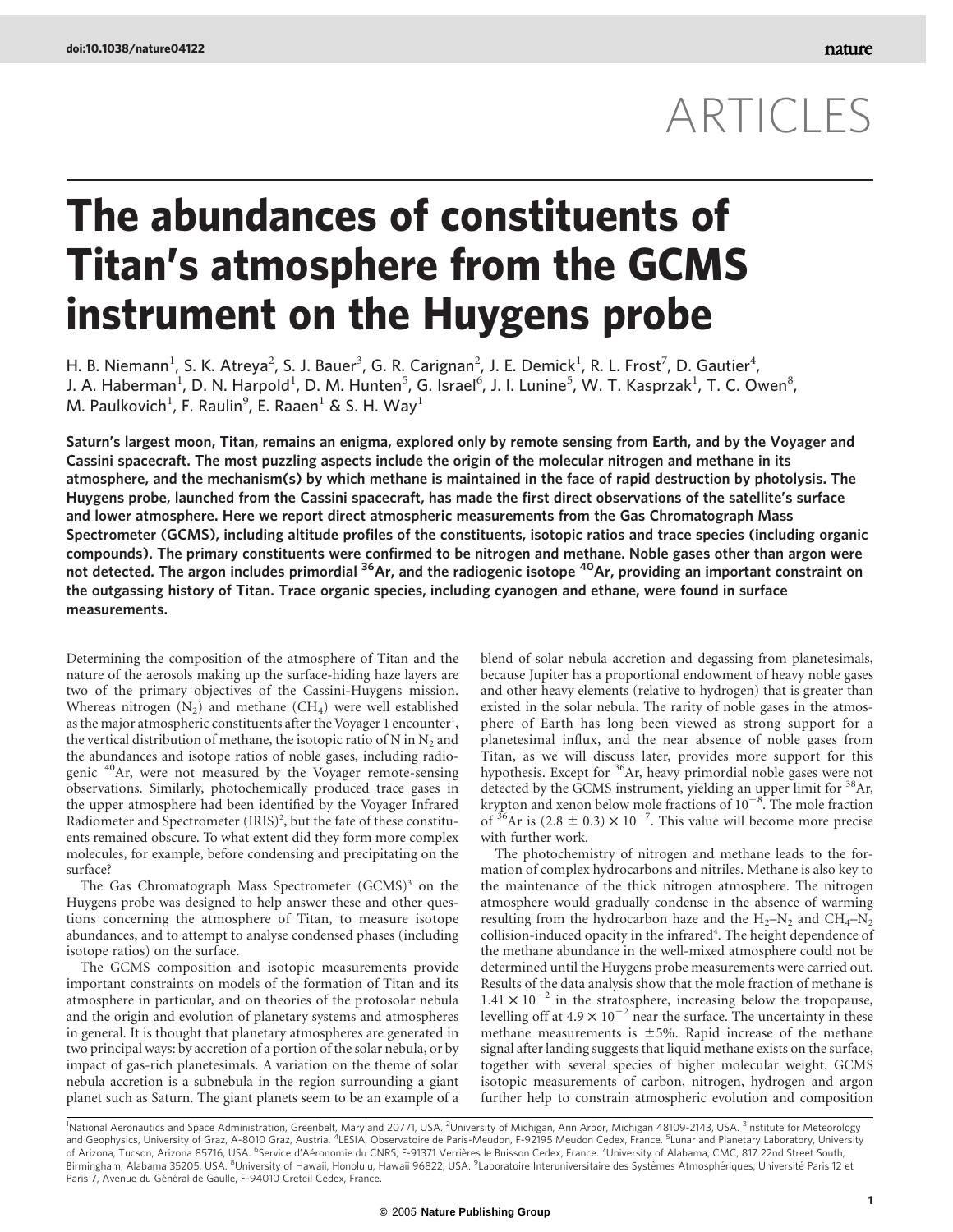models. The isotopic ratio of <sup>12</sup>C/<sup>13</sup>C is 82.3  $\pm$  1, of <sup>14</sup>N/<sup>15</sup>N is 183  $\pm$  5, and of D/H is (2.3  $\pm$  0.5)  $\times$  10<sup>-4</sup>. Radiogenic <sup>40</sup>Ar was detected at a mole fraction of  $(4.32 \pm 0.1) \times 10^{-5}$ .

A brief description of the GCMS instrument can be found below in the Methods section. A complete description of the instrument can be found in ref. 3. Data were collected for two hours and 27 min from an altitude of 146 km to the surface. The Huygens probe and the instrument survived the surface impact, allowing data collection of gases evaporated from the surface for an additional 69 min. Here we focus on data obtained from the direct atmospheric measurements of ion source 1, which includes some results from the rare-gas cell.

### **Origin**

The heavy primordial noble gases— $36,38$ Ar, Kr and Xe—have been detected and measured in meteorites, in the atmospheres of Venus and Mars, and in an over-solar abundance in Jupiter with respect to H2. Differing patterns of relative abundances and isotopic ratios of the gases provide insights into the origin and evolution of these objects. Hence, their measurements in the atmosphere of Titan were eagerly anticipated. Detection of these elements on Jupiter in amounts relative to C and N, essentially identical to 'solar' ratios<sup>5</sup>, confirmed conventional wisdom that the gases must have been present throughout the solar nebula, and should therefore have been incorporated in both Saturn and Titan. Thus, the following results based on the direct atmospheric data and the analysis of the rare-gas cell data were unexpected: the mole fraction of  $36Ar$  is  $(2.8 \pm 0.3) \times 10^{-7}$  (Table 1), and no traces of <sup>38</sup>Ar, Kr or Xe were detected, with preliminary upper limits on the mole fraction of  $10^{-8}$ . So even  $36\text{Ar}/14\text{N}$  is about six orders of magnitude less than the solar ratio of 23. A sample mass spectrum from the stratosphere, averaged from altitudes of 130 to 120 km  $(\sim 4.2 - 5.6$  hPa ambient pressure), is shown in Fig. 1a. Major peaks at m/z of 28, 14 and 16, 15, 13, 12 show the presence of  $N_2$  and CH<sub>4</sub> respectively. Figure 1b shows a spectrum from the rare-gas cell analysis, where the primordial noble gases other than a trace of  $36$ Ar and other heavy molecules are absent.

This result is especially interesting because of the huge, nitrogendominated atmosphere and because approximately 50% of the mass of Titan is in the form of water ice, known to be a potentially efficient carrier of noble gases $6,7$ . The low upper limits for noble gases may have implications for the origin of nitrogen on Titan, an issue that was one of the specific objectives of the exploration<sup>8</sup> of Titan. Did the nitrogen arrive in planetesimals as  $N_2$  or as a mixture of nitrogen compounds, presumably dominated by  $NH<sub>3</sub>$ ?

Considering the formation of the icy planetesimals that built Titan in the Saturn subnebula, we note that direct condensation of gases, trapping in amorphous ice, or formation of clathrate hydrates would all have the effect of capturing noble gases together with  $N_2$ (refs 7, 9–12). Thus the low abundance of primordial noble gases implies that the nitrogen was captured as  $NH<sub>3</sub>$  and in other non-N<sub>2</sub>-bearing compounds. Subsequent photolysis<sup>13</sup> in a hot proto-

|  |  | Table 1   GCMS determination of given ratios |  |  |  |
|--|--|----------------------------------------------|--|--|--|
|--|--|----------------------------------------------|--|--|--|

| Ratio                                       | GCMS                            | Altitude for GCMS<br>calculations<br>(km) | Titan/Earth           |
|---------------------------------------------|---------------------------------|-------------------------------------------|-----------------------|
| 14N/15N                                     | $183 \pm 5$                     | 40.9-35.9                                 | 0.67                  |
| $^{12}C/^{13}C$                             | $82.3 \pm 1$                    | $18.2 - 6.14$                             | 0.915                 |
| D/H                                         | $(2.3 \pm 0.5) \times 10^{-4}$  | 124.9-66.8                                | 1.44                  |
| $36$ Ar/(N <sub>2</sub> + CH <sub>4</sub> ) | $(2.8 \pm 0.3) \times 10^{-7}$  | 75-77 (rare-gas cell)                     | $7.0 \times 10^{-3}$  |
| $^{40}Ar/(N_{2} + CH_{4})$                  | $(4.32 \pm 0.1) \times 10^{-5}$ | 18 (to surface)                           | $3.61 \times 10^{-3}$ |

For the GCMS values, the errors quoted represent one standard deviation. The altitudes for which the GCMS ratios were calculated were provided by the HASI instrument. The altitude<br>ranges represent periods of least statistical error and best instrument conditions for those<br>data. The Titan values are those measure for the Earth is the PDB standard inorganic value of 89.9.

The formation of clathrate hydrates in the feeding zones of the giant planets depends upon the efficiency of the trapping of volatiles by microscopic icy grains. It has been suggested that, based on the non-uniform enrichment in C, N and S in Saturn, the solar nebula at 10 AU provided conditions such that only  $CH<sub>4</sub>$  and Xe formed clathrates and were trapped in the planetesimals that formed Titan<sup>11</sup>. The discovery of a small amount of  $36Ar$  in the atmosphere of Titan will allow this model to be refined. An alternative scenario suggests that icy planetesimals formed at temperatures sufficiently warm  $(T > 75 K)$  that noble gases and CH<sub>4</sub> simply were not captured, whereas  $NH_3$  and  $CO_2$  were. The presence of some  $CO_2$ in the outer solar nebula is suggested by its detection in comets<sup>16</sup>.

This model, requiring in situ formation of  $CH<sub>4</sub>$ , can be tested by studies of the deuterium to hydrogen ratio D/H, because it implies that the D/H in methane should be the same as that in the water ice that formed Titan, allowing for any fractionation that may have occurred in producing the methane. In principle, the water-ice value could have been measured directly by the GCMS after impact, if the end of the inlet tube had been in direct contact with surface ice. Evidently this was not the case, because the GCMS did not detect any H2O vaporized from the surface after probe impact. Most of the hydrogen it measured at  $m/z = 2$  and 3 must have come from the fragmentation of CH<sub>4</sub>, but some contribution from the interior may



Figure 1 | Sample-averaged mass spectra, showing ion count rates per second versus mass per unit charge (m/z) from direct atmospheric sampling. a, An upper atmosphere spectrum from altitudes of approximately 120 to 130 km, averaging 104 mass spectra over 244 s. b, The rare-gas cell measurements (about 75–77 km, averaging 43 mass spectra over 81 s), showing the lack of heavy primordial noble gases. c, A surface spectrum, averaged over 70 min (432 mass spectra) from surface impact until loss of signal.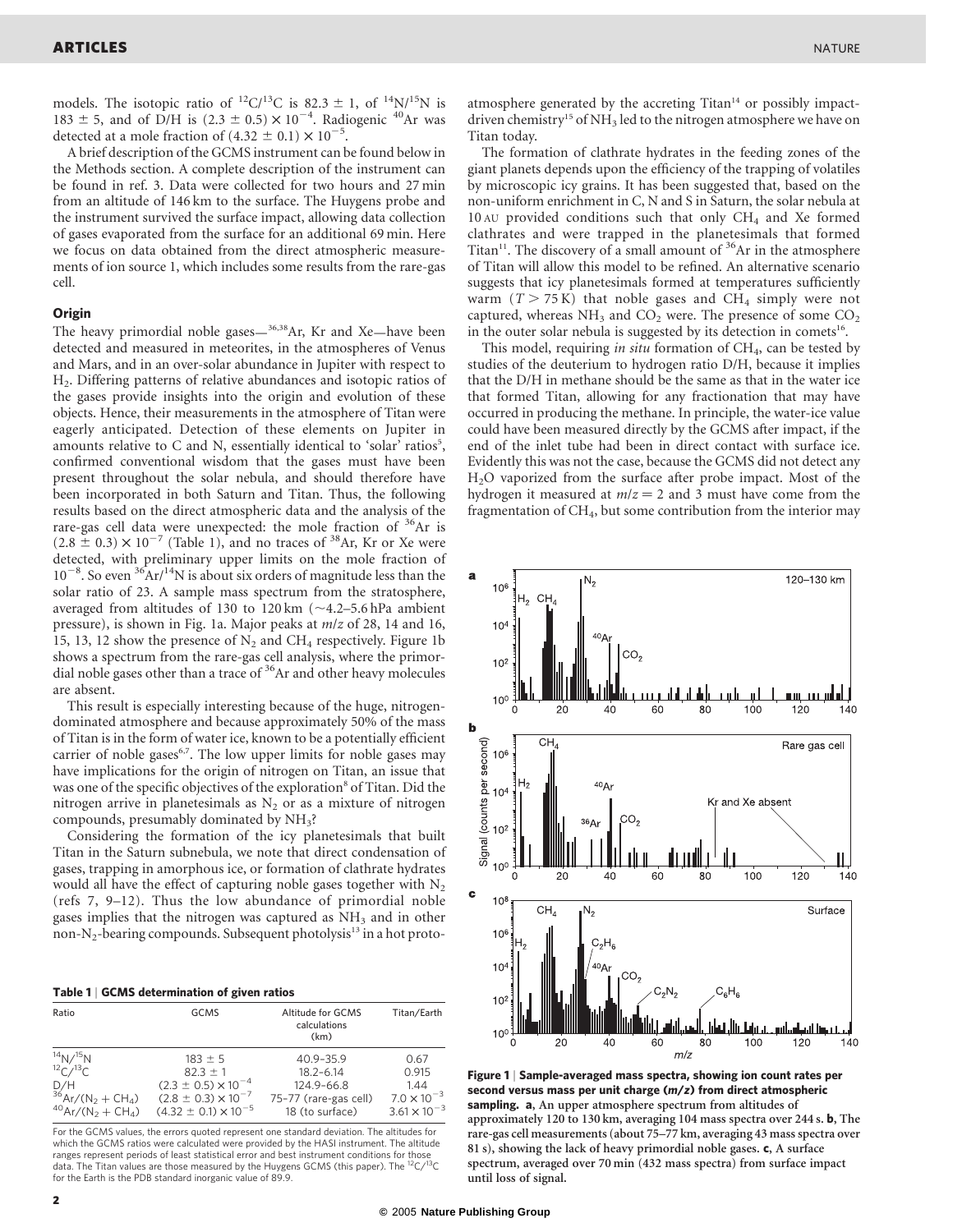also have been present. The proportions of these two sources will be investigated.

The measured value of D/H =  $(2.3 \pm 0.5) \times 10^{-4}$  (Table 1) from HD/H2, is well within the uncertainties of the early ground-based  $(1.6^{+1.6}_{-0.8}) \times 10^{-4}$  (ref. 17) and Voyager  $(1.5^{+1.5}_{-1.0}) \times 10^{-4}$  (ref. 18) results obtained from observations of  $CH<sub>3</sub>D$  and  $CH<sub>4</sub>$  in two different regions of the infrared spectrum of Titan. More recent remote-sensing measurements have led to apparently lower values:  $(7.75 \pm 2.25) \times 10^{-5}$  with the Infrared Echelle Spectrometer  $(IRSHELL)^{19}$  and  $(8.7^{+3.2}_{-1.9}) \times 10^{-5}$  with the Infrared Space Observatory/Short Wavelength Spectrometer (ISO/SWS)<sup>20</sup>. The D/H on Titan is therefore an order of magnitude higher than the value in the solar nebula H<sub>2</sub>, slightly less than the  $3.2 \times 10^{-4}$  found in H<sub>2</sub>O from Oort-cloud comets<sup>21</sup>, and very close to the Standard Mean Ocean Water (SMOW) terrestrial value of  $D/H = 1.6 \times 10^{-4}$ . Using this value of D/H with the new information on nitrogen isotopes and noble gas abundances will enable much-improved models for the origin and evolution of the atmosphere of Titan to be developed.

#### Evolution and composition

The evolutionary processes that led to the present Titan atmosphere depended greatly on the interaction of  $N_2$  and CH<sub>4</sub> and their byproducts. Establishing an altitude profile of these constituents is critical to understanding these processes. Measurement of the isotopic ratios of the constituents, such as  ${}^{12}C/{}^{13}C$  and  ${}^{14}N/{}^{15}N$ , is also necessary to understand the chemical processes that have shaped Titan over time. In addition, the measurement of  $40Ar$  assists in deciphering the interaction between interior planetary processes and the atmosphere.

Methane was measured with the GCMS by monitoring the mass peak at  $m/z = 16$ . Contributions of mass spectral fragments of any heavier molecules to this signal are negligible. The methane mole fraction was then computed from the counting rates at  $m/z = 16$  and those at  $m/z = 28$ , after correcting for counter overflow at high count rates at  $m/z = 28$  and accounting for instrument calibration factors. The result is shown as a function of altitude in Fig. 2. Measurement errors are not yet fully evaluated. Systematic deviations resulting from calibration errors are estimated to be less than  $\pm$ 5%. Errors due to counting statistics are negligible.

In the stratosphere, methane was found to be uniformly mixed, with a mole fraction of  $1.41 \times 10^{-2}$  (Fig. 2). This finding agrees with the stratospheric  $CH_4$  measurement by the Composite Infrared Spectrometer (CIRS) on the Cassini Orbiter  $(1.6 \pm 0.5) \times 10^{-2}$ (ref. 22). At 32 km, the  $CH_4$  mole fraction began to increase gradually, with a more rapid increase observed at approximately 16 km altitude, as indicated by the change in slope in the methane signal relative to the nitrogen signal in the Fig. 2 inset. The  $CH_4$  mole



Figure 2 | The mole fraction of methane to nitrogen in the Titan atmosphere is plotted versus altitude. The CH<sub>4</sub> mole fraction is  $1.41 \times 10^{-2}$  in the stratosphere. It begins increasing below 32 km. At about 8 km, it reached a plateau of about  $4.9 \times 10^{-2}$ . The inset shows an increase of methane at 16 m/z, when compared to nitrogen (in this case  $14N^+$ ) at  $m/z = 14$ , near 16 km. This is probably due to condensates evaporating in the inlet system of the mass spectrometer as the Huygens probe passed through the methane haze.

fraction continued to rise until approximately 8 km, where it reached a value of  $4.92 \times 10^{-2}$ . It then remained relatively constant until the surface impact of the Huygens probe (Fig. 2). Methane was found to be subsaturated at the surface, with a relative humidity of approximately 45%. The observed behaviour of the mixing ratio—uniform up to 8 km and then declining above this altitude—appears to be a classic example in thermodynamics, indicating that methane reached its lifting condensation level, that is, near 100% relative humidity, at approximately 8 km. Indeed, the GCMS-measured  $CH<sub>4</sub>$  mole fraction at this level is consistent with the methane saturation values within the range of uncertainty of the Huygens Atmospheric Structure Instrument (HASI)-derived temperatures.

Therefore some haze formation is expected to take place at 8 km. The concentration of haze would probably be low due to eventual fall-out from the atmosphere, and it could escape detection by other means. The methane condensate appears to extend to an altitude of 16 km, as indicated by an increase in the gradient in the  $CH_4$  mole fraction at 16 km. We interpret this increase as being due to the effect of evaporation of methane condensate entering the GCMS heated inlet as the probe descended through the top of the methane haze, which would slightly increase the apparent mole fraction in that region. This contribution is not easily quantitatively assessed. The liquid-binary mixture of  $\rm CH_4-N_2$  could potentially have a lower  $\rm CH_4$ vapour pressure above 'pure liquid methane'<sup>23,24</sup> than that due to pure CH4 alone. However, lack of knowledge of many factors, including the extent of pure liquid methane, concentration of  $N_2$ dissolved in this liquid, and the presence of other impurities (many of which have already been detected by the GCMS), makes it difficult to readily ascertain the effect of the CH<sub>4</sub> –  $N_2$  mixture on the CH<sub>4</sub> vapour pressure.

The isotopic ratios of  ${}^{12}C/{}^{13}C$  and  ${}^{14}N/{}^{15}N$  in the atmosphere were determined by analysing the GCMS measurements of methane  $\binom{12}{1}$ CH<sub>4</sub> and  $\frac{13}{12}$ CH<sub>4</sub> at *m*/z values of 16 and 17) and molecular nitrogen  $(14N)^{14}$ N and  $14N^{15}$ N at *m/z* values of 28 and 29). In addition, radiogenic <sup>40</sup>Ar was detected at  $m/z = 40$ . The isotopic ratio of <sup>12</sup>C/<sup>13</sup>C is 82.3  $\pm$  1, and of <sup>14</sup>N/<sup>15</sup>N is 183  $\pm$  5. Radiogenic <sup>40</sup>Ar was detected at a mole fraction of  $(4.32 \pm 0.1) \times 10^{-5}$  (Table 1). The errors listed are derived from signal statistics (one standard deviation), which is the largest source of error. A detailed error analysis including systematic errors is in progress.

Ground-based observations of Titan have revealed a huge fractionation (by a factor of about four) of the nitrogen isotopes in HCN, suggesting the escape of a massive early atmosphere<sup>25,26</sup>. In contrast, for reasons that are not yet clear,  ${}^{12}$ C/ ${}^{13}$ C in HCN was measured from Earth to lie in the range 70 to 120, embracing the terrestrial ratio<sup>27</sup>. The GCMS did not measure isotope ratios in HCN on Titan, but it was found from the GCMS measurements that in N<sub>2</sub> the depletion of <sup>14</sup>N is much less, leading to a value of <sup>14</sup>N/<sup>15</sup>N only 1.5 times less than the terrestrial value. Apparently photochemistry is strongly enriching the heavy isotope of nitrogen in HCN. As the terrestrial value appears to represent the value in nitrogen compounds, especially  $NH<sub>3</sub>$ , in the solar nebula<sup>28</sup>, it seems the right standard to use for comparison with Titan.

With this assumption, calculations using the ground-based HCNderived  $14N/15N$  ratio of four times less than the terrestrial value predicted a primitive atmosphere between 20 and 100 times more massive than today<sup>26</sup>. Using 1.5 (from the GCMS-measured value in the major nitrogen reservoir,  $N_2$ ) instead of four leads to an estimate for the mass of the primitive atmosphere of between two and ten times today's value. Therefore, it is estimated that perhaps several times the present mass of the atmosphere was lost over geologic time<sup>26</sup>. The ratio of  $C^{18}O/C^{16}O$  is approximately two times greater than the terrestrial value as inferred from ground-based millimetre measurements<sup>29</sup>. Modelling has been carried out of the evolution of heavy isotopic isomers of CO (ref. 30), with the constraint to obtain a telluric <sup>12</sup>C/<sup>13</sup>C today, and to reproduce the observed  $C^{18}O/C^{16}O$ ratio. The conclusion was that the depletion by a factor of  $2 \pm 0.5$  in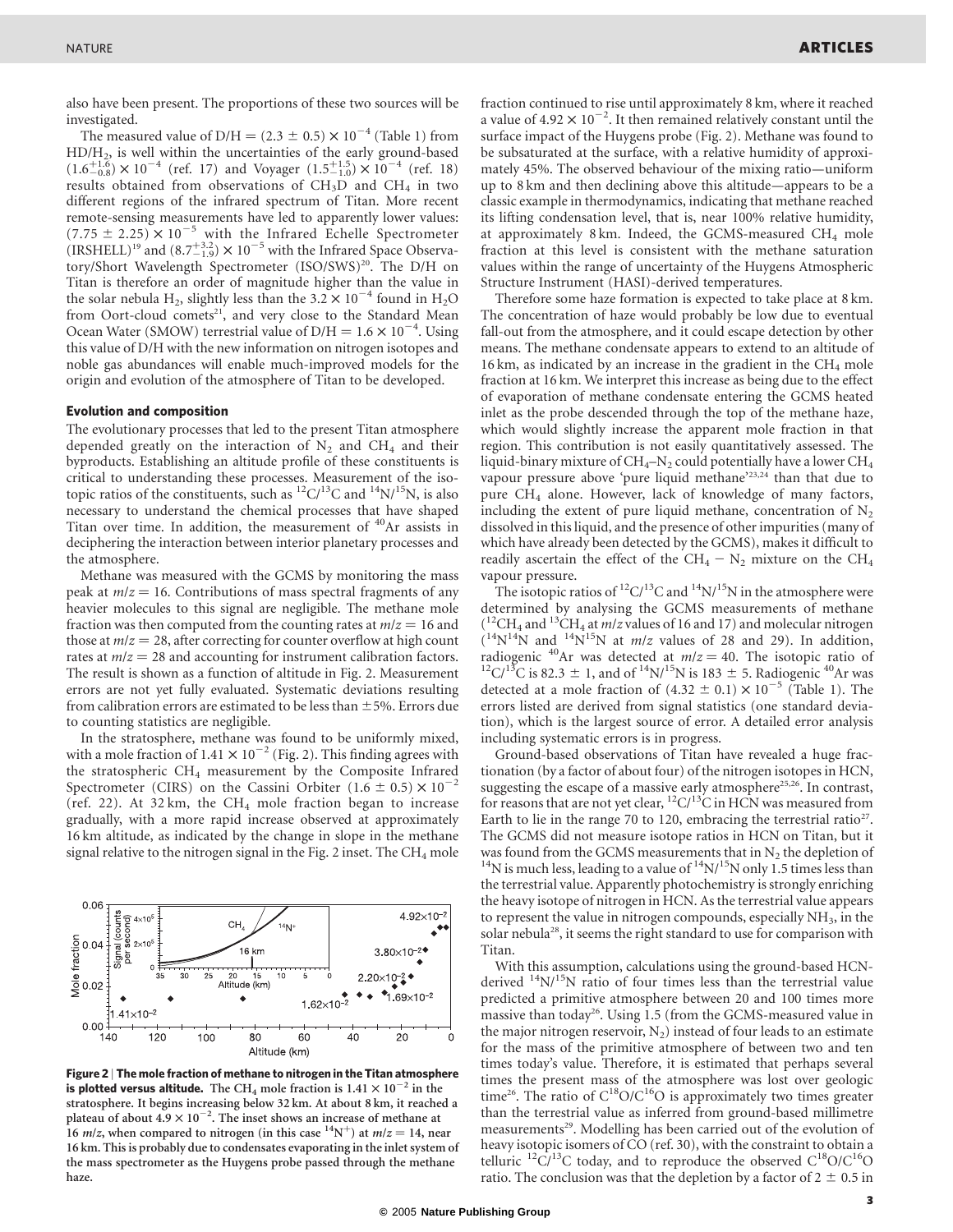<sup>18</sup>O/<sup>16</sup>O was roughly consistent with a depletion by a factor of 1.5 in  $15N/14N$ , but clearly more work on this problem is needed. In contrast, the GCMS-measured value for  ${}^{12}C/{}^{13}C$  is only slightly smaller than the terrestrial value.

Because photochemistry destroys methane irreversibly on Titan<sup>31</sup>, so that its lifetime in the atmosphere is only 10–100 Myr (refs 32, 33), and because the carbon in  $CH_4$  does not show the same kind of isotopic fractionation as the nitrogen and oxygen isotopes do, methane must be continually or periodically replenished on Titan. Models for atmospheric escape on Titan need to address the cause of the slight depletion of  $^{12}$ C.

The value of  ${}^{12}C/{}^{13}C$  in methane provides no support for suggestions of an active biota on Titan. It takes less energy to form a chemical bond between two <sup>12</sup>C atoms than between <sup>12</sup>C and <sup>13</sup>C, so complex organic molecules associated with biological processes on earth show an enrichment in <sup>12</sup>C—the <sup>12</sup>C/<sup>13</sup>C ratio is greater than the Pee Dee Belemnite (PDB) inorganic standard value of 89.9, and could be as high as 95. Therefore the assumption that such enrichment will occur in carbon-based non-terrestrial biology seems reasonable.

We do not find this enrichment in the methane of Titan. Instead, a geological source for methane, with a possible clathrate reservoir as storage in the interior of Titan is favoured. As occurs on Earth $34-36$ , serpentinization that releases hydrogen from water while oxidizing iron- or magnesium-bearing minerals could produce methane through a Fischer–Tropsch reaction of the  $H_2$  with  $CO<sub>2</sub>$  (ref. 37), or reduction of carbon grains in the crustal rocks in the interior.

Alternatively, methane may have been captured from the subnebula in the form of clathrate hydrates<sup>25,38,39</sup> that now float on a plausible subcrustal ammonia–water ocean (G. Tobie, personal communication)<sup>9</sup>. If the total carbon inventory of Titan exhibits the same ratio to nitrogen of about 20 as is found on Earth, Venus and Halley's comet<sup>10,40</sup>, and approximately five times the present atmospheric N has been lost, and the total aerosol deposit produced in the last 4.5 billion years is  $8-80 \text{ kg cm}^{-2}$  (D. F. Strobel, personal communication), then only 0.8–6% of the total carbon budget has passed through the atmosphere in the last 4.5 billion years, ultimately ending up as solids or liquids on the surface of Titan. Hence, in the clathrate model, we anticipate a layer of several kilometres of methane clathrates still present on top of a plausible subcrustal ocean.

Radiogenic argon, <sup>40</sup>Ar, was detected by the GCMS below 18 km (Table 1). Above that altitude the measurement was obscured by <sup>40</sup>Ar instrument background. Radiogenic 40Ar is a decay product of 40K, which has a half-life of 1.28 billion years. Thus, most of the radiogenic argon on Titan has been produced over the lifetime of the Solar System and is potentially an indicator of the extent to which outgassing of volatile elements has occurred from the deep interior, where the rock (hence the potassium) should reside.

If the rocky component of the interior of Titan has the same composition as that of the Earth and has outgassed to the same extent, <sup>40</sup>Ar should be about ten times more abundant than



Figure 3 | Pulse count rates of nitrogen and methane are shown versus time. The methane count rate increases 2 min after impact by about 40%. This correlates with the rapid increase in temperature of the GCMS heated inlet, which heated the surface in the vicinity of the inlet port.

measured, comprising approximately 0.05% of the atmosphere<sup>41</sup> (corrected for loss of nitrogen). If the interior was warm enough in the past for a liquid water or liquid water–ammonia mantle to have reached all the way to the rocky core, potassium could have leached into the liquid and the radiogenic fraction expressed as <sup>40</sup>Ar outgassed to the surface<sup>42</sup>. The <sup>40</sup>Ar signature from the GCMS data may thus reflect a complex multi-step process that brought first the parent element, then the argon itself, upward through liquid and solid water layers to the surface. But just the presence of the <sup>40</sup>Ar at the levels seen is a strong indication of the geological activity of Titan, and is consistent with the requirement to replace the atmospheric methane episodically as described above. The apparent evidence for cryo- (water or water–ammonia) volcanism seen in the Cassini orbiter radar images<sup>43</sup> and the Visual and Infrared Mapping Spectrometer (VIMS) observations<sup>44</sup> provides one possible process for release of both gases from the interior.

## Surface

Although numerous heavy hydrocarbons and nitriles are expected to be produced photochemically above 500 km altitude<sup>33,45</sup>, and have indeed been detected at infrared wavelengths<sup>18,22</sup> and in the Cassini Ion and Neutral Mass Spectrometer (INMS) fly-bys<sup>46</sup>, very few avoid condensation at the low temperatures of the lower stratosphere (below  $\sim$  200 km) and the tropopause<sup>33,47</sup>. Therefore it is not surprising that the GCMS measurements, which were done below 146 km, do not show the presence of many heavy molecules (Fig. 1a). On the other hand, in the measurements at the surface (Fig. 1c), there is a greater likelihood of detecting some of the heavier hydrocarbons that have precipitated out of the atmosphere.

Upon the impact of the Huygens probe, the inlet line heater also heated the areas near the inlet port, including the Titan surface in the near vicinity of the GCMS inlet, either by contact or radiation. The exact nature of the thermal contact of the GCMS inlet port with the surface material is not known, and so nor is the actual contact temperature to which the surface material was heated. The inlet line temperature at the physical position of the heater, which was monitored, stabilized at 80 °C. The actual temperature distribution of the inside surfaces along the inlet line was not measured. Prior to the thermal equilibration of the inlet line, the methane count rate increased by 40% while the nitrogen count rate remained constant. This increased value for methane remained nearly constant for about 50 min, and then gradually decreased to about 25% above the preimpact value at 69 min after impact near the end of the data transmission. The methane and nitrogen signal versus time near impact is shown in Fig. 3. Although the thermal environment at or near the inlet port of the GCMS on the surface cannot be known, we suggest that the behaviour of methane in the surface measurements indicates the presence of liquid methane mixed with the surface material. The slight decrease in  $CH_4$  after 50 min on the surface (not shown in Fig. 3) may be due to the depletion of liquid methane in the immediate vicinity of the GCMS inlet, for example, in a wet, loosely aggregated aerosol deposit. Evaporation of methane previously condensed or trapped inside the sampling system during the descent instead of evaporation from the surface is unlikely because of the high temperature inside the sample line and the long steady rate of evaporation that was observed.

The mass spectra taken on the surface (Fig. 1c) show mass peaks characteristic of more complex molecules. Ethane was firmly identified. Cyanogen  $(C_2N_2)$ , benzene, and carbon dioxide have been tentatively identified, and work is continuing to identify other constituents. Each of these is much less volatile than methane and hence would be expected to have a smaller signature, regardless of their bulk abundance on the surface.

### Future work

There is a large body of data from the GCMS that remains to be analysed in detail, including the gas chromatograph data, enrichment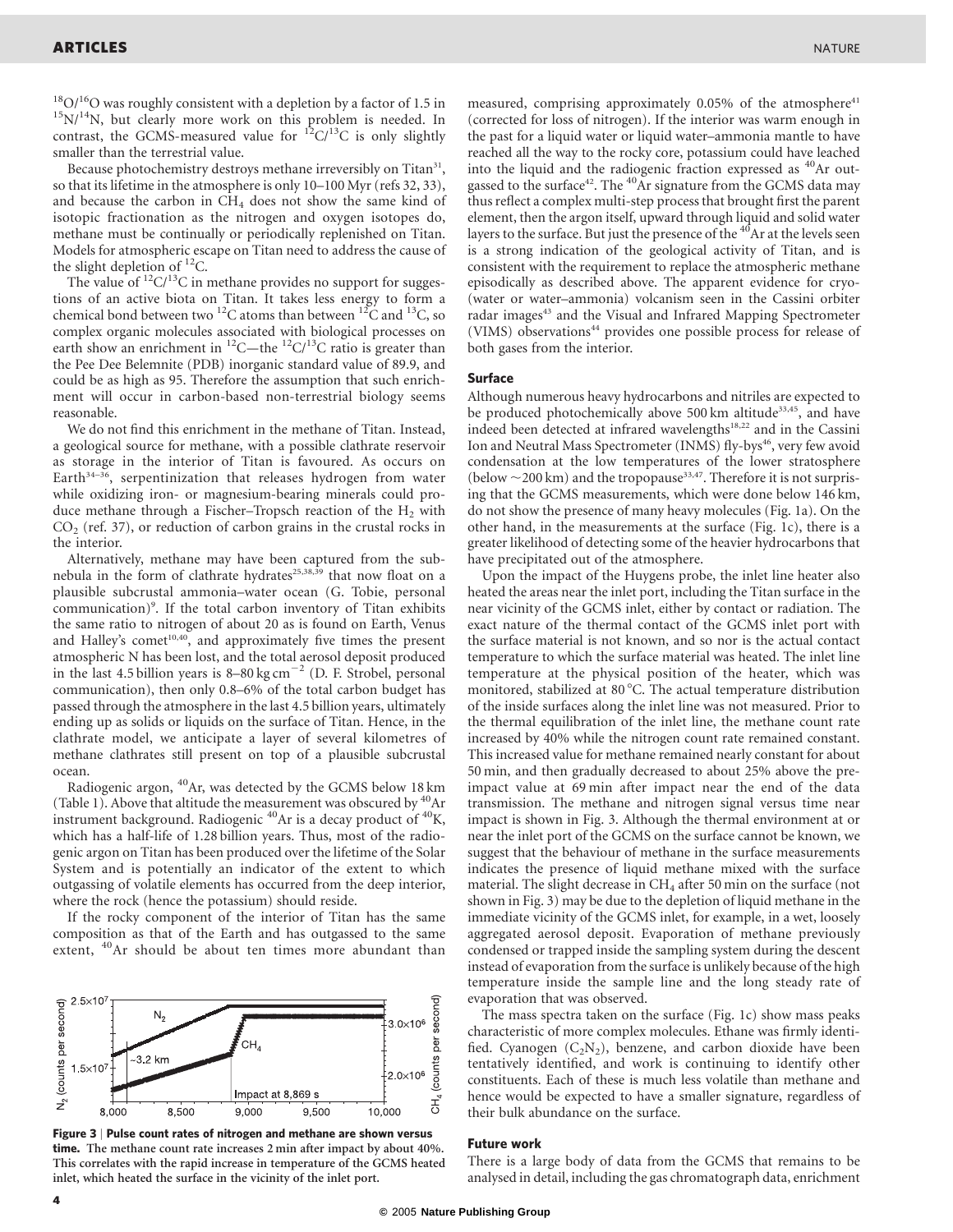cell data, and surface data. For example, heavy hydrocarbons with mole fractions less than 100 p.p.b. may yet be identified in the enrichment cell data. Collaborations with the other probe instruments will continue to provide new and refined models of the Titan atmosphere, and will improve our understanding of the history and present chemistry of both atmospheric and surface processes.

#### METHODS

The GCMS uses a quadrupole mass filter with a secondary electron multiplier detection system and a gas sampling system providing continuous direct atmospheric composition measurements and batch sampling through three gas chromatographic columns<sup>3</sup>. The mass spectrometer used five electron impact ion sources with available electron energies of either 70 or 25 eV. Three ion sources served as detectors for the gas chromatographic columns and two were dedicated to direct atmosphere sampling and Aerosol Collector Pyrolyser (ACP)48 gas sampling, respectively. The multiple ion source approach allowed rapid switching between sample systems and prevented cross-contamination. The instrument was also equipped with a chemical scrubber cell for noble-gas analysis and a sample-enrichment cell for selective measurement of highboiling-point carbon-containing constituents. The mass filter produced flattop mass peaks that allowed rapid scanning in 5-ms steps of unit values of mass to charge (m/z) ratios over a range from 2 to 141. The nominal detection threshold was at a mixing ratio of  $10^{-8}$ .

Pressure reduction from the ambient pressure,  $\sim$ 3 to  $\sim$ 1,500 hPa ( $\sim$ 1.5 bar), during the probe's descent to the vacuum level of  $\leq$  10<sup>-4</sup> hPa was achieved with micrometre-sized glass capillary arrays. A choice of two capillary arrays of different gas conductance was used for the direct atmosphere ion source to cover the wide pressure range during the descent. Gases were removed from the ion sources by conductance limited getter and sputter ion pumps. The maximum ion source operating pressure was  $10^{-4}$  hPa and the mass filter pressure was always kept below  $10^{-6}$  hPa. The ambient atmosphere was sampled from flow through a tube whose inlet was near the apex of the probe fairing and whose outlet was at the rear of the probe. The pressure difference created between the inlet and outlet owing to the motion of the Probe caused the atmospheric gas to flow through the tube during the descent. To prevent condensation and to cause rapid evaporation of condensates that might flow through the gas sampling system, the inlet section, upstream from the sampling area, was heated up to 80 °C, and reached temperatures that depended on gas flow rates through the inlet line.

The measurement sequence was pre-programmed. Direct atmospheric samples were taken nearly continuously during the entire descent, interrupted only when the ACP samples and the contents of the rare-gas and the sampleenrichment cells were analysed.

The sample inlet system and the mass spectrometer were sealed under vacuum until exposed to the ambient atmosphere after jettison of the probe's heat shield. The descent sequence was properly executed during the mission. However, ion source 5, serving as the detector for the  $N_2$ –CO separation column, ceased operation owing to an electrical malfunction early in the descent. This resulted in the loss of all data from this column, and in particular the measurement of the CO height profile. Coincidentally, external perturbations affecting the Huygens probe motion were also experienced at the same time.

#### Received 2 June; accepted 3 August 2005. Published online 30 November 2005.

- 1. Hunten, D. M., et al. in Saturn (eds Gehrels, T. & Shapley Matthews, M.) 671–759 (Univ. Arizona Press, Tucson, 1984).
- 2. Kunde, V. G. et al.  $C_4H_2$ , H $C_3N$  and  $C_2N_2$  in Titan's atmosphere. Nature 292, 686-688 (1981).
- 3. Niemann, H. B. et al. The Gas Chromatograph Mass Spectrometer for the Huygens probe. Space Sci. Rev. 104(1), 553-591 (2002).
- 4. Lorenz, R. D., McKay, C. P. & Lunine, J. L. Photochemically driven collapse of Titan's atmosphere. Science 275, 642-644 (1997).
- 5. Niemann, H. B. et al. Chemical composition measurements of the atmosphere of Jupiter with the Galileo Probe Mass Spectrometer. Adv. Space Res. 21, 1455–-1461 (1998).
- 6. Lunine, J. I. & Stevenson, D. J. Clathrate and ammonia hydrates at high pressure: Application to the origin of methane on Titan. Icarus 70, 61-77 (1987).
- 7. Bar-Nun, A., Kleinfeld, A. I. & Kochavi, E. Trapping of gas mixtures by amorphous ice. Phys. Rev. B 38, 7749-7754 (1988).
- 8. Owen, T. & Gautier, D. Touring the Saturn system: The atmospheres of Saturn and Titan. Space Sci. Rev. 104, 347-376 (2002).
- 9. Tobie, G., Grasset, O., Lunine, J. I., Mocquet, A. & Sotin, C. Titan's internal structure inferred from a coupled thermal-orbital model. Icarus 175, 496-502 (2005).
- 10. Owen, T. & Bar Nun, A. Comets, impacts and atmospheres. Icarus 116, 215–-226 (1995).
- Hersant, F., Gautier, D. & Lunine, J. Enrichment in volatiles in the giant planets of the Solar System. Planet. Space Sci. 52, 623–-641 (2004).
- 12. Mousis, O., Gautier, D. & Bockelée-Morvan, D. Turbulent model of the Saturn subnebula: Implications for the origin of methane in Titan's atmosphere. Icarus 156, 162-175 (2002).
- 13. Atreya, S. K., Donahue, T. M. & Kuhn, W. R. Evolution of a nitrogen atmosphere on Titan. Science 201, 611-613 (1978).
- Kuramoto, K. & Matsui, T. Formation of a hot proto-atmosphere on the accreting giant icy satellite: Implications for the origin and evolution of Titan, Ganymede, and Callisto. J. Geophys. Res. 99(E10), 21183-21200 (1994).
- McKay, C. P., Scattergood, T. W., Pollack, J. B., Borucki, W. J. & Van Ghysegahm, H. T. High temperature shock formation of  $N_2$  and organics on primordial Titan. Nature 332, 520-522 (1988).
- Bockelee-Morvan, D., Crovisier, J., Mumma, M. J. & Weaver, H. A. The composition of cometary volatiles in Comets II. (eds Festou, M., Weaver, H. A. & Keller, H. U.) 391-423 (Univ. Arizona Press, Tucson, 2004).
- de Bergh, C., Lutz, B., Owen, T. & Chauville, J. Monodeuterated methane in the outer solar system. III. Its abundance on Titan. Astrophys. J. 311, 501-510 (1986).
- 18. Coustenis, A., Bézard, B. & Gautier, D. Titan's atmosphere from Voyager infrared observations: II. The  $CH_3D$  abundance and  $D/H$  ratio from the 900–1,200 cm<sup>-1</sup> spectral region. Icarus 82, 67–80 (1989).
- Orton, G. et al. The D/H ratio on Titan from ISO and IRSHELL Data 81 (ESA report SP 338, Noordwijk, 1992).
- Coustenis, A. et al. Titan's atmosphere from ISO mid-infrared spectroscopy. Icarus 161, 383-403 (2003).
- 21. Meier, R. & Owen, T. Cometary deuterium. Space Sci. Rev. 90, 33–-43 (1999).
- 22. Flasar, F. M. et al. Titan's atmospheric temperatures, winds, and composition. Science 308, 975-978 (2005).
- 23. Kouvaris, L. C. & Flasar, F. M. Phase equilibrium of methane and nitrogen at low temperatures-Application to Titan. Icarus 91, 112-124 (1991).
- 24. Sagan, C., Thompson, W. R. & Khare, B. N. Titan: a laboratory for prebiological organic chemistry. Acc. Chem. Res. 25, 286-292 (1992).
- 25. Marten, A., Hidayat, T., Biraud, Y. & Moreno, R. New millimeter heterodyne observations of Titan: Vertical distributions of nitriles HCN, HC<sub>3</sub>N, CH<sub>3</sub>CN, and<br>the isotopic ratio <sup>15</sup>N/<sup>14</sup>N in its atmosphere. *Icarus* **158,** 532–544 (2002).
- 26. Lunine, J. I., Yung, Y. L. & Lorenz, R. D. On the volatile inventory of Titan from isotopic abundances in nitrogen and methane. Planet. Space Sci. 47, 1291-1303 (1999).
- 27. Hidayat, T. et al. Millimeter and submillimeter heterodyne observations of Titan: Retrieval of the vertical profile of HCN and the  ${}^{12}C/I{}^{3}C$  ratio. Icarus 126, 170–182 (1997).
- 28. Owen, T., Mahaffy, P. R., Niemann, H. B., Atreya, S. K. & Wong, M. Protosolar nitrogen. Astrophys. J. 553, L77–-L79 (2001).
- Owen, T., Biver, N., Marten, A., Matthews, H. & Meier, R. Saturn VI (Titan). (ed. Green, D. W. E.) IAU Circ. 7306, 3, (1999).
- 30. Wong, A.-S., Morgan, C. G., Yung, Y. L. & Owen, T. Evolution of CO on Titan. Icarus 155, 382-392 (2002).
- Strobel, D. F. The photochemistry in the atmosphere of Titan. Icarus 21, 466–-470 (1974).
- 32. Yung, Y. L., Allen, M. & Pinto, J. P. Photochemistry of the atmosphere of Titan—Comparison between model and observations. Astrophys. J. Suppl. Ser. 55, 465-506 (1984).
- 33. Wilson, E. H. & Atreya, S. K. Current state of modelling the photochemistry of Titan's mutually dependent atmosphere and ionosphere. J. Geophys. Res. 109, E06002, doi:10.1029/2003JE002181 (2004).
- 34. Boetius, A. Lost city life. Science 307, 1420 (2005).
- Kelley, D. S. et al. A serpentinite-hosted ecosystem: the lost city hydrothermal field. Science 307, 1428-1434 (2005).
- Chiodini, G. Carbon dioxide Earth degassing and seismogenesis in central and southern Italy. Geophys. Res. Lett. 31, L07615 (2004).
- 37. Foustouskos, D., Seyfried, W. E. & Dionysis, I. Hydrocarbons in hydrothermal vent fluids: the role of chromium-bearing catalysts. Science 304, 1002-1005 (2004).
- 38. Hersant, F. G., Gautier, D. & Lunine, J. Enrichment in volatiles in the giant planets in the Solar System. Planet. Space Sci. 52, 623-641 (2004).
- 39. Mousis, O., Gautier, D. & Bockelee-Morvan, D. An evolutionary turbulent model of Saturn's subnebula: implications for the origin of the atmosphere of Titan. Icarus 156, 162-175 (2002).
- 40. Holland, H. The Chemical Evolution of the Atmosphere and Oceans 39 (Princeton Univ. Press, Princeton, 1984).
- 41. Owen, T. C. The composition and origin of Titan's atmosphere. Planet. Space Sci. 30, 833-838 (1982).
- 42. Engel, S., Lunine, J. I. & Norton, D. L. Silicate interactions with ammonia-water fluids on early Titan. J. Geophys. Res. 99, 3745-3752 (1994).
- 43. Elachi, C. et al. Cassini RADAR's first views of the surface of Titan. Science 308, 970–974 (2005).
- 44. Sotin, C. et al. Release of volatiles from a possible cryovolcano from nearinfrared imaging of Titan. Nature 435, 786-789 (2005).